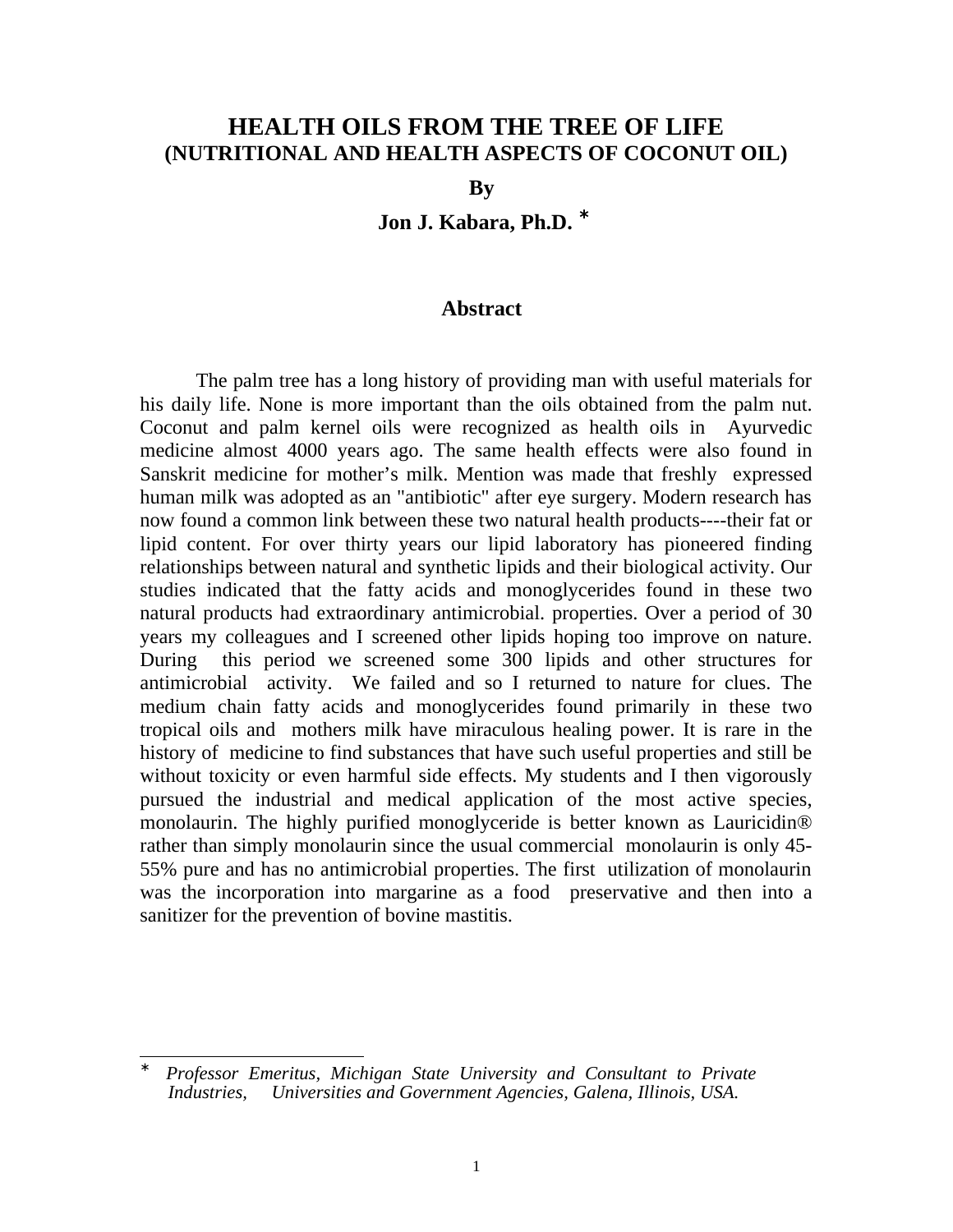Since that time monolaurin (Lauricidin®) has found use in cosmetic, pharmaceuticals and in clinical medicine. Monolaurin as a dietary supplement has shown extraordinary and exciting results as an antibiotic and as an antiviral agent. The latter property against lipid coated viruses was first demonstrated by Hierholzer and Kabara more than sixteen years ago. Since that time our studies have been confirmed and extended by others. Literature references for the use of monolaurin are now appearing at an increasing rate showing application in dental cares, peptic ulcers, benign prostatic hyperplasia, genital herpes, hepatitis C as well as HIV/AIDS. After years of neglect by others I have finally convinced the medical community and now important clinical studies are finally increasing at a rapid pace.

Our prediction at an international conference of the American Oil Chemist Society(1995) that these tropical oil derivatives were going to be the new health oils for the next millennium is coming true. Not only does monolaurin have antibiotic and antiviral activity but also these remarkable derivatives have been shown not to cause resistance organisms to appear. In addition, it has now been shown that monolaurin can reduce the resistance of germs to antibiotics.

Never before in recent times has recognition of the positive health effects of tropical oils been stronger. New and exciting health and industrial uses of monolaurin are available and predictable. Monolaurin derived from coconut and palm kernel oils suggest a bright future for an industry that was once referred to as a "sunset industry". This means that the oil industry must move quickly to modernize itself in making value added products from these oils which will contribute to a more vigorous and healthy agriculture future.

### **Introduction**

Never before in the history of man is it so important to emphasize the value of Lauric Oils. The medium-chain fats in coconut oil are similar to fats in mother's milk and have similar nutriceutical effects. These health effects were recognized centuries ago in Ayurvedic medicine. Ayurvedic (knowledge of life) medicine is based on the teaching of the Veda, the oldest (circa 1500 BC) scripture of Hinduism. Sanskrit is the literary language of the Vedas and Hinduism. The knowledge of the aborigines of Nicobar Islands and the tribal population of other parts of India on the medicinal application of coconut palm products is extensive. They depended on these products for treating numerous ailments. Even a transient account of ancient therapeutic applications of coconut palm products would be too extensive for this review. Consequently, only a brief accounting will be given on the historical use of coconut oil as a medicine whose benefits results from its content of medium-chain fats.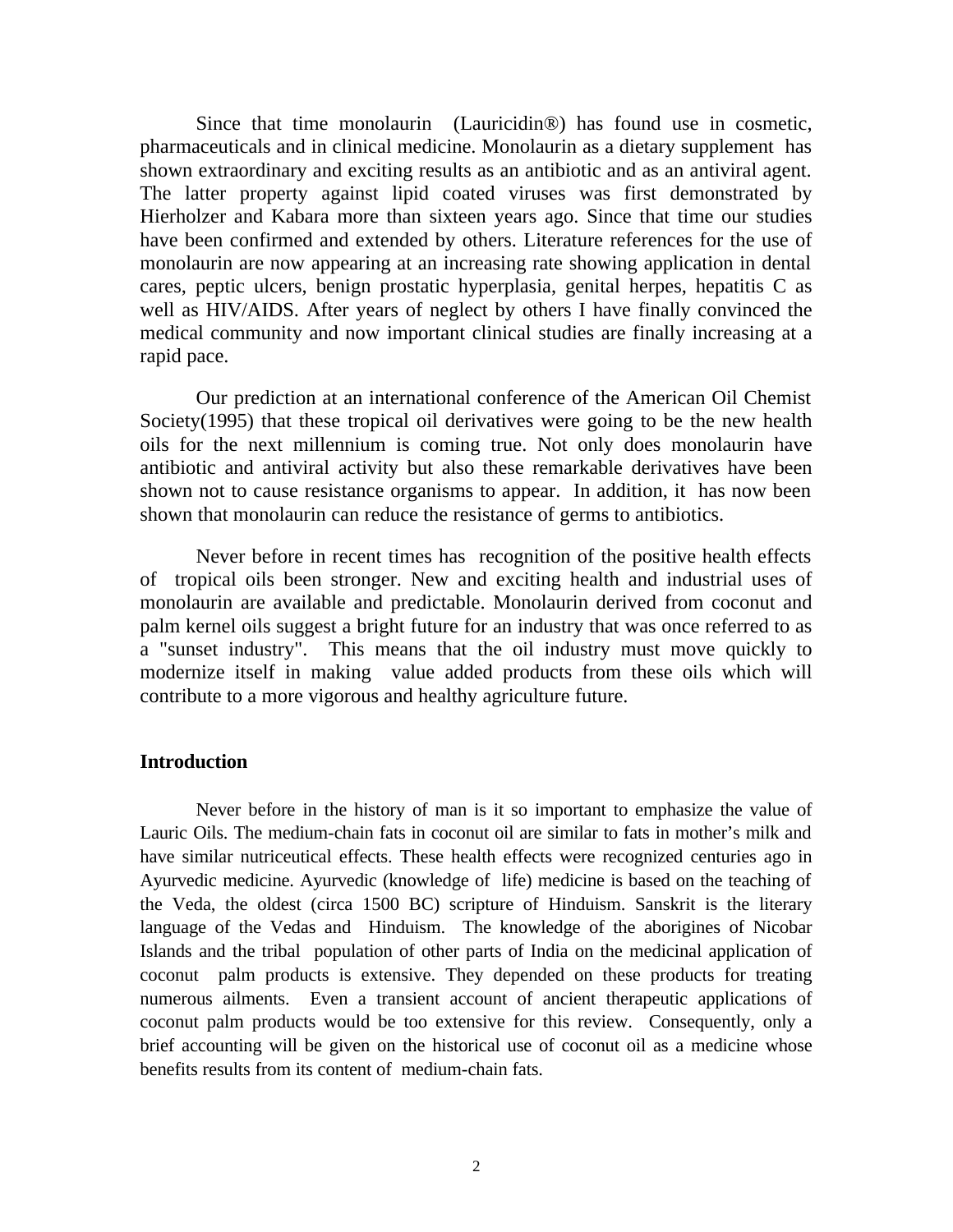According to the Ayurvedic classics, coconut oil (CNO) nourishes the body and increases strength. The oil was also valued for its antimicrobial properties. The use of the oil medicated with herbs is widespread among the people of India. Different preparations of CNO promote luxurious hair growth and protect the skin from bacterial, protozoal, and viral infections. For some head diseases, such as lice, an application of coconut oil medicated with the roots of palm is known to be an effective treatment. Fresh lauric oil is wholesome to heart and relieves skin troubles.

In the past four decades misinformation and disinformation provided by certain politically biased agricultural groups and repeated in professional and lay press have lead people to believe that all saturated fats are unhealthy. Little attention is focused on the fact that saturated fatty acids are not a single family of fats but comprise three subgroups; short-  $(C2-C6)$ , medium-  $(C8-C12)$  and long-  $(C14-C24)$  chain fatty acids. The medium chain fats are found exclusively in Lauric Oils.

 If we are to understand the health benefits of medium chain saturated fats, it is necessary to specify the affects of each saturated subgroup. While it has been known for decades that subgroups existed for unsaturated fats i.e. monounsaturated fats (omega-9) and polyunsaturated oils ((omega-6 (vegetable oils) and omega-3 (fish oils)], little recognition is given even today to subgroups of saturated fats. Each fat subgroup has different metabolic, biological and pharmacological functions.

#### **Medium vs. Long Chain Saturated Triglycerides**

It needs to be emphasized that both the composition and stereo-specific location of a saturated fatty acid on the glycerol structure is critical to its biological affects. The acyl groups located at the sn-1 and sn-3 position are absorbed as free fatty acids while the acyl group in the sn-2 position is absorbed as a monoglyceride. Short and medium-chain fatty acids (MCFA) are solubilized in the aqueous phase of the intestinal contents, where they are absorbed, bound to albumin and transported directly to the liver via the portal vein. Long-chain FA's however are transported via lymphatic and systemic circulation as chylomicrons before finally ending up in the liver. However the location of longchain fatty acids (LCFA) on the glycerol molecule can also influence their metabolic destiny. Free palmitic and stearic acid in the sn1 and sn3 position of glycerol have low coefficients of absorption because of melting points above body temperature and their ability to form calcium salts. Therefore, fats that have long-chain saturated fatty acids located at the sn-1 and sn-3 positions of triglycerols can exhibit different absorption patterns and metabolic effects compared to fats with palmitic or stearic acids found at the sn-2 position, which are absorbed more efficiently as monoglycerides.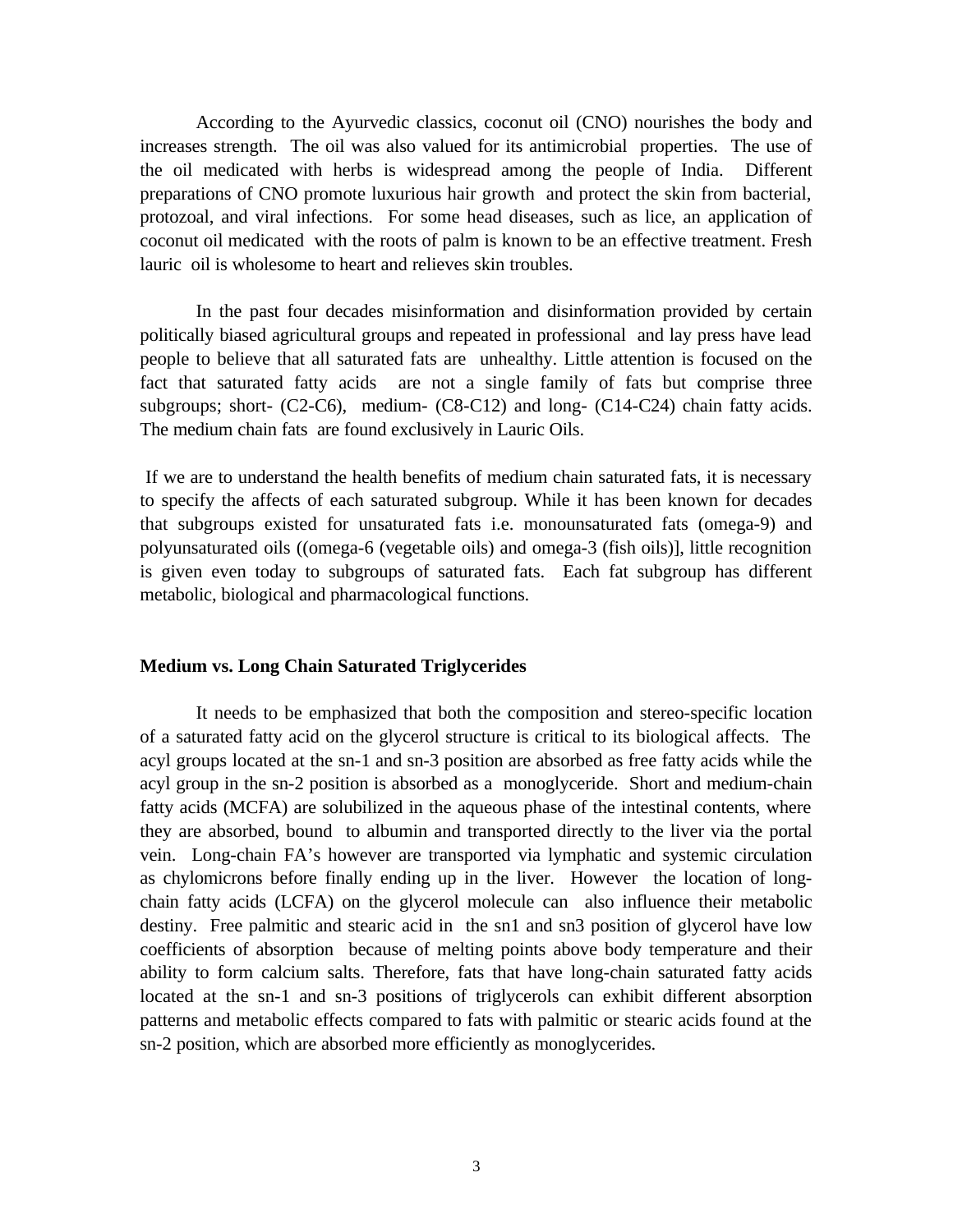Although long-chain fats have a kilocalorie values of 9.0 per gram, medium-chain triglycerides (MCT) fats have ~10% less (8.3 kilocalorie/gram). MCT have been shown easier to digest and are absorbed and oxidized faster than LCT fats. MCFA are transported directly to the liver and enter mitochondria without the benefit of carnitine. Compared to long-chain fats, MCT's are deposited less into adipose tissue, decrease protein catabolism in hyper-catabolic states, raise thyroid function and do not form esters with cholesterol.

Medium-chain saturated fats fail to raise cholesterol levels when supplied with sufficient polyunsaturated fatty acids to avoid EFA deficiency. Studies showing harmful effects of so-called "tropical oils" were generally carried out in the absence of essential fatty acids in the diet.

The following will document several examples of medium-chain saturated fatty acid derivatives as nutriceuticals:

#### **Dental Caries and Cancer**

Numerous papers from our laboratory and others have shown the positive health consequence of MCFA and their monoglyceride (MCMG) derivatives on dental caries formation in experimental animals. Because of their antimicrobial action reductions in dental caries as high as 80% have been reported.

MCT as opposed to polyunsaturated fats have no growth- promoting affects in tumor-bearing animals. In 1987 a 50-year review showed the anticancer effects of coconut oil. In chemically induced cancers of the colon and breast, coconut oil was by far more protective than unsaturated oils. For example: 32% of corn oil users got colon cancer whereas only 3% of coconut oil eaters got the cancer. Many studies since the early 1920's have shown an association between consumption of unsaturated oils and the incidence of cancer. Animals fed unsaturated oils developed more tumors. The known immune-suppressive effects of unsaturated oils can explain the adverse increase in cancer.

Details on these positive health effects of saturated lipids in dental and cancer research can be found in Pharmacological Effect of Lipids, Volumes 1, 2, and 3, edited by J. J. Kabara and published by AOCS Press.

#### **Prostatic Hyperplasia (BPH)**

It is common for the prostate gland to become enlarged as a man ages. Doctors call the condition benign prostatic hyperplasia (BPH), or benign prostatic hypertrophy.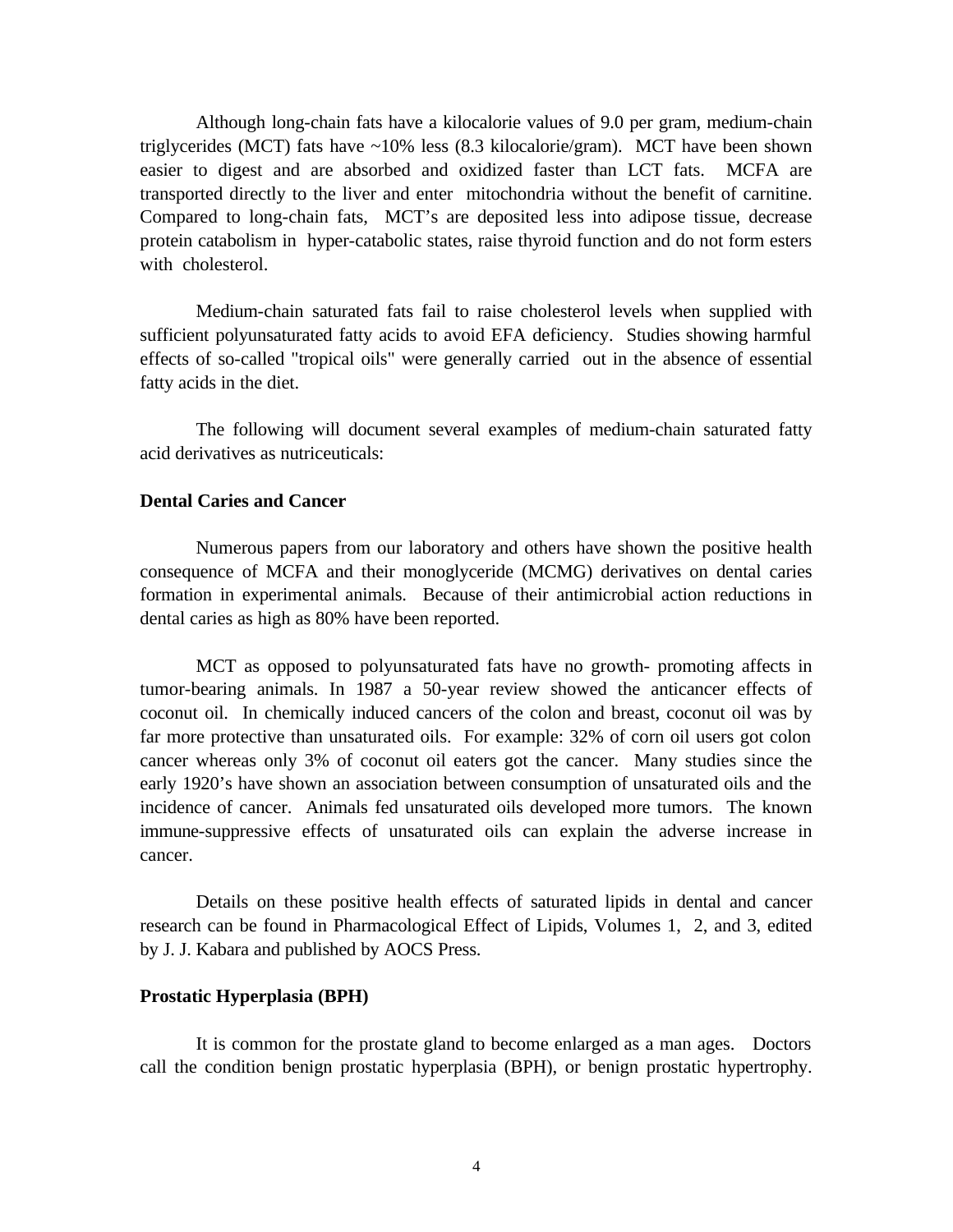More than half of men in their sixties and as many as 90 percent in their seventies and eighties have some symptoms of BPH.

While the exact cause of BPH is not known, one theory focuses on dihydrotestosterone (DHT), a substance derived from testosterone in the prostate. This steroid may help control the increase in prostate size. Older men continue to produce and accumulate levels of DHT in the prostate even when there is a drop in blood testosterone level, This accumulation of DHT can encourage the growth of cells in the prostate. Dihydrotestosterone is produced from testosterone by the action of the enzyme 5-alphareductase. Compounds that inhibit this enzyme can be expected to have a beneficial effect on BPH.

The fuzzy rat has been used to examine the effects of inhibitors of human steroid 5-alpha-reductase isozymes. Finasteride, a prescription drug, induces a moderate degree of lobular and ductal reduction. The weight of the prostatic lobes was reduced significantly in rats treated with finasteride. Hence compounds (finasteride) that inhibit 5-alpha-reductase are useful in the treatment of BPH.

#### **Nutriceutical treatment of BPH with MCMG/MCT**

One of the more common plant lipid extracts used for treating BPH is obtained from the Saw Palmetto (Serenoa repens). The benefits of Saw Palmetto can be traced back to the early 1700's, when the aborigines of the Florida peninsula depended largely upon the berries to treat atrophy of the testes, impotence, and inflammation of the prostate.

Therefore, it is of interest to determine whether this phytopharmacon has any influence on the androgen metabolism in the human prostate. It was found that crude lipid extracts of the berries inhibited 5-alpha-reductase activity in the epithelium and stroma of human BPH. The mean inhibition was 29% and 45%, respectively. This inhibitory effect was mainly due to the saponifiable subfractions where the mean 5-alphareductase inhibition of 39% and 38% in epithelium and stroma, respectively was found. The inhibition was dose dependent and noncompetitive. The nonsaponifiable subfraction, consisting mainly of phytosterols, showed a mean inhibition of 5-alpha-reductase in the epithelium and stroma of 15% and 10%, respectively. Finally, the hydrophilic subfraction, containing carbohydrates, amino acids, and polysaccharides showed no inhibitory effect.

Thus, this inhibition is mainly due to the saponifiable subfraction (FA's). Previous studies however have shown that the biological effects of monoesters of fatty acids are always more active than the non-esterified fatty acid. Further confirmation of this generality was recently found in the work of Shimada, Tyler and McLaughlin (1997).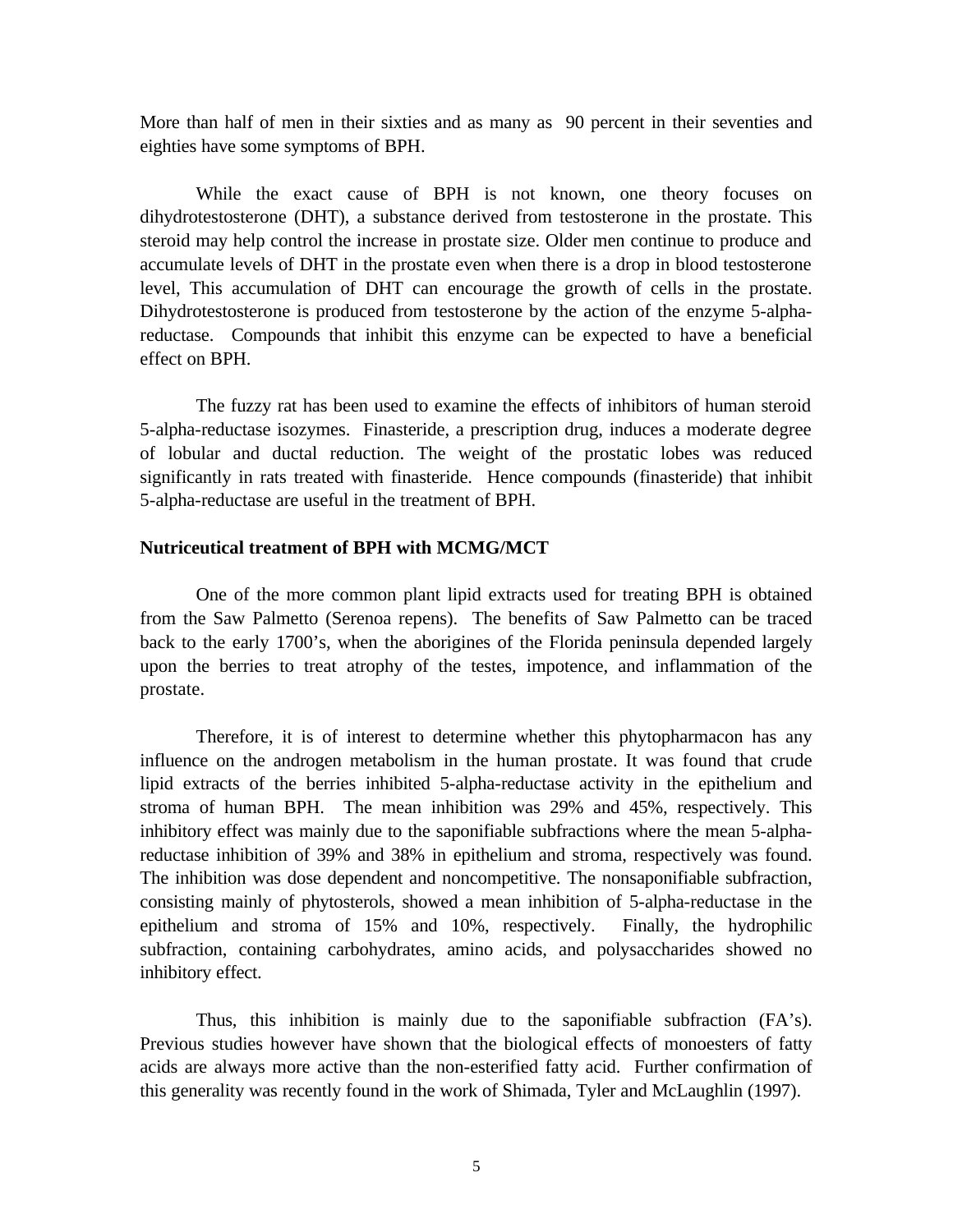They reported the following. Brine shrimp lethality-directed fractionations of the 95% EtOH extract of the powdered dried berries of S. repens without saponification was carried out. This led to the isolation of 2 monoacylglycerides, 1-monolaurin and 1 monomyristin. Both compounds showed moderate biological activities in the brine shrimp lethality test (BST) and against renal (A-498) and pancreatic (PACA-2) human tumor cells; borderline cytotoxicity was exhibited against human prostatic (PC-3) cells. (Table 1).

| Fraction           | <b>BSTa</b> | A-498b | $PC-3c$ | PACA-2d |
|--------------------|-------------|--------|---------|---------|
| F005 (MeOH)        | 79.9        | 31.5   | 35.7    | 29.9    |
| Monolaurin (1)     | 79.2        | 3.77   | 23.28   | 2.33    |
| Monomyristin $(2)$ | 53.3        | 3.58   | 8.84    | 1.87    |
| Adriamycine e      | 0.01        | 0.01   | 0.04    |         |

### **Table 1: Bioactivities of FOO5\*, 1 and** 2

\*Alcoholic extract of the Saw Palmetto

a Brine shrimp lethality test; LC50 values are in µg/mL.

- b Kidney carcinoma.
- c Prostate adenocarcinoma.

d Pancreas carcinoma.

e Positive control standard for MTT test; all cytotoxicities are ED50 values in ug/m L.

As the search for the ideal antiandrogen continues, the lipidic extract of the Saw Palmetto containing medium-chain monoglycerides appears to be one therapeutic treatment for benign prostatic hyperplasia, hirsutism and other similar problems. Since tropical oils and MCT's can be converted to these biologically active FAs and/or MCM's in vivo, a dietary (nutriceutical) approach to healing BPH may be available.

#### **Nutriceutical Treatment for Ulcers with MCT**

Evidence from 1982 has focused on what constitutes mucosal resistance and how it can be disrupted to produce, in the presence of gastric acid, ulcers. Depletion of endogenous prostaglandins and the presence of Helicobacter pylori have emerged as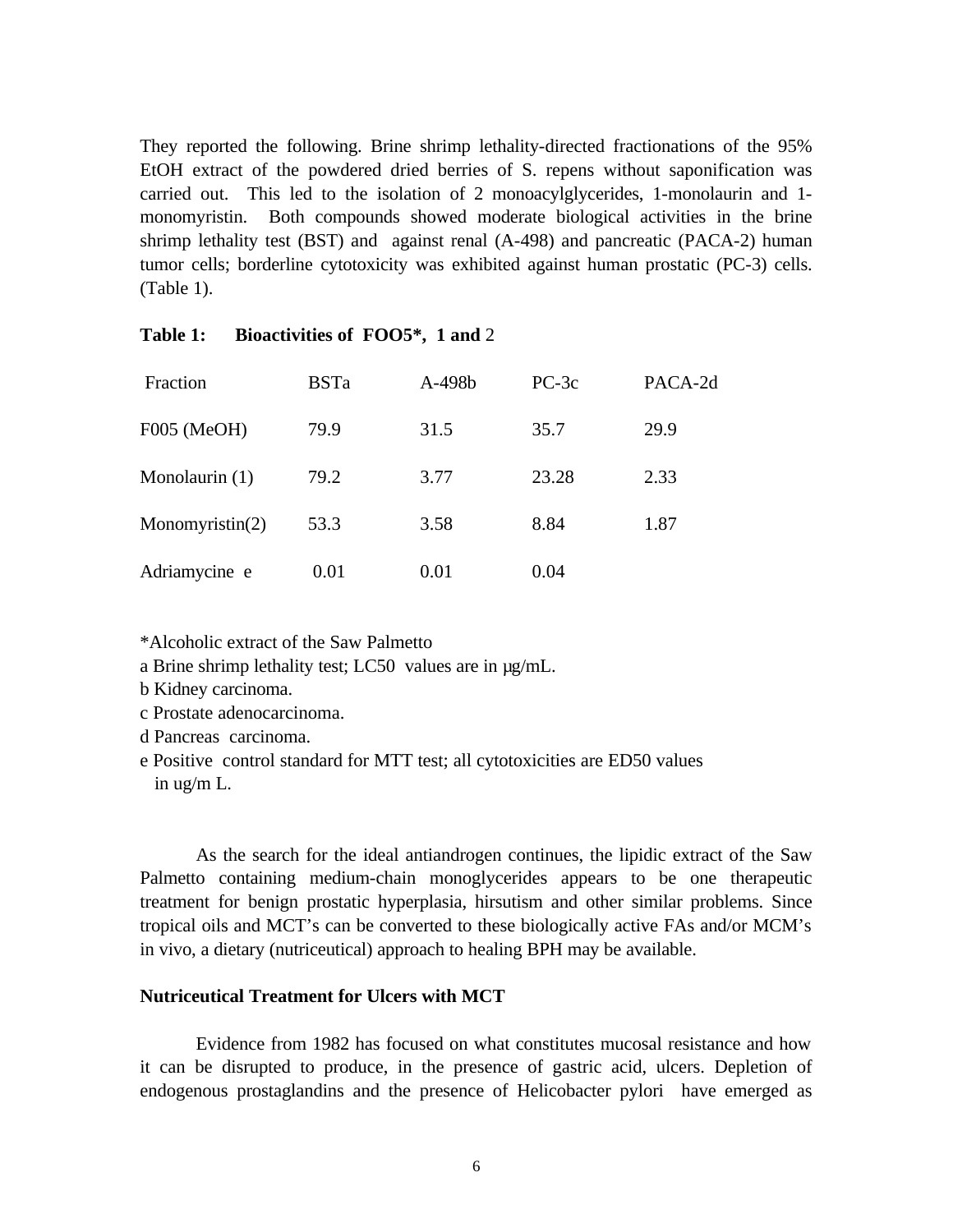prominent evidence to support the role of this microorganism in this clinical situation. Recent epidemiological data indicate an association between H. pylori infection and the subsequent development of gastric carcinoma.

Antibacterial regimens directed against the bacterium have provided a permanent cure for these chronic disorders. Most patients with ulcers can be cured by a one-week course of anti-H. pylori therapy, thereby removing the need for long-term acid inhibitory therapy. The clearest indication for H. pylori eradication is in the treatment of H. pyloripositive duodenal and gastric ulcer since eradication of the infection prevents ulcer relapse, effectively curing the disease. However, evidence has been presented that treatment of H. pylori like other bacteria produces resistant organisms.

The search for the ideal antimicrobial treatment regimen, which will combine high efficiency, safety and patient acceptability, continues.

Our laboratory was the first in the modern (1970) era to reintroduce the value of natural, medium chain lipids for inactivating microorganisms. A number of free fatty acids (FFA) and their corresponding esters were shown to have potent antibacterial and antiviral activities. One example can be found in table 2.

## **Table 2: Comparison of Antifungal Activities of Fatty Acid Monoesters With Some Commonly Used Preservatives**

Minimum inhibitory  $concentration(\mu g/ml)$ 

| Food additive           | Aspergillus<br>niger | Candida<br>utilis | Saccharomyces<br>cerevisiae |
|-------------------------|----------------------|-------------------|-----------------------------|
| Monocaprin              | 123                  | 123               | 123                         |
| Monolaurin              | 137                  | 69                | 137                         |
| Butyl-p-hydroxybenzoate | 200                  | <b>200</b>        | 200                         |
| Sodium lauryl sulfate   | 100                  | 400               | 100                         |
| Sorbic acid             | 1000                 | 1000              | 1000                        |
| Dehydroacetic acid      | 100                  | 200               | 200                         |

Prior to our work earlier reports only indicated, that such bactericidal activity was associated with FFA. Our research indicated that the monoglycerides (MG) but not di- or tri-glycerides were more active than the non-esterified fatty acid. The greatest antibacterial activity was with the medium chain saturated fatty acid having 12 carbon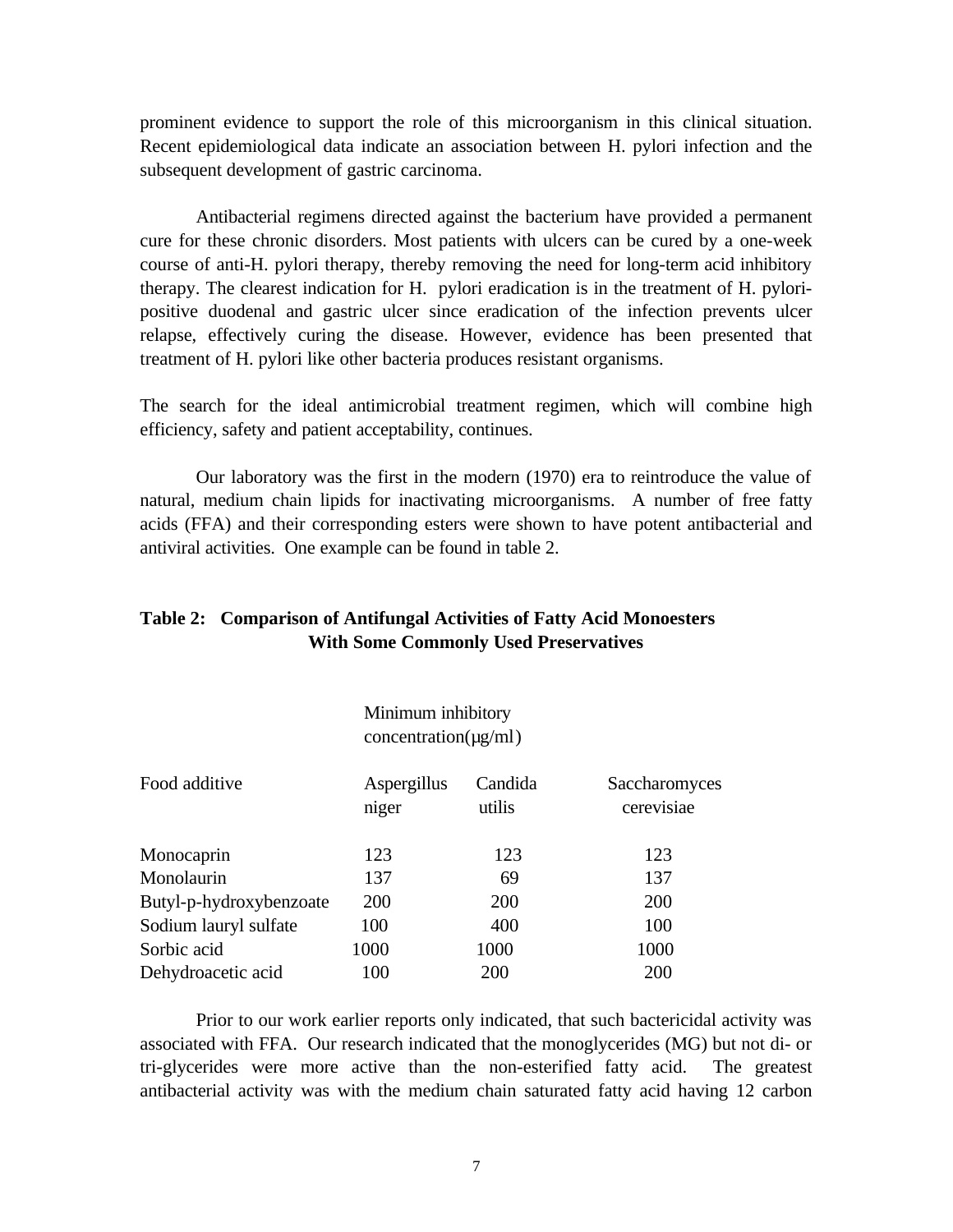atoms. The mechanism by which MG and FFA exert their antibacterial activity has been defined. The disruption of the cell membrane permeability barrier and inhibition of amino acid uptake is the best explanation for their activity.

H (Campylobacter) pylori was found to be sensitive to the toxic effects of an unsaturated fatty acid (arachidonic acid, linoleic and oleic acids). The effect was probably due to the formation of peroxides since exogenous catalase added to basal media enhances the growth of H. pylori by preventing the formation of toxic peroxidation products from long-chain unsaturated fatty acids.

More recent studies have shown greater inhibition by saturated lipids to the growth of Helicobacter sp, a gram-negative organism. Incubation of H. pylori with saturated MG ranging in carbon chain length from C10:0 to C14:0, at I mM caused a 4 log-unit or greater reduction in the number of viable bacteria after exposure for I h. Lower levels of bactericidal activity were observed with C9:0, Cl5:O, and C16:0 MGs. In contrast, the free lauric acid (C12:0) was the only medium-chain saturated FA with bactericidal activity against H. pylori. The MG and FFA were bactericidal after incubation for as little as 15 min at neutral or acidic pHs.

Resistance to antimicrobial agents remains an important clinical problem for H. pylori treatment strategies. Therefore it was of interest to measure and compare the frequencies of spontaneous development of resistance to several MG and antibiotics among different laboratory strains of H. pylori. The frequency of development of resistance by, H. pylori was higher for metronidazole and tetracycline than medium-chain MGs. The failure to show that microorganisms become resistant to medium-chain saturated lipids over time is critically important to their wide spread use. Recent papers have shown that resistant organisms have evolved from the use of a popular germicide, Triclosan.

Collectively, the data demonstrate that H. pylori is rapidly inactivated by medium-chain lauric acid esters. These saturated lipid derivatives exhibit a relatively low frequency of spontaneous development of resistance to the bactericidal activity of MG.

#### **Medium-Chain Monolaurin versus Viruses**

When coconut oil is consumed, the body makes the disease fighting monolaurin, the monoglyceride of lauric acid. Kabara and co-workers have shown as early as 1966 that lipophilic compounds had an adverse effect on lipid coated viruses. Later it was found that simple lipids could inactivate bacteria, yeast, fungi and enveloped viruses by disrupting the lipid membranes of the organisms. The antimicrobial effects of added and endogenous fatty acids and monoglycerides are additive and total concentration is critical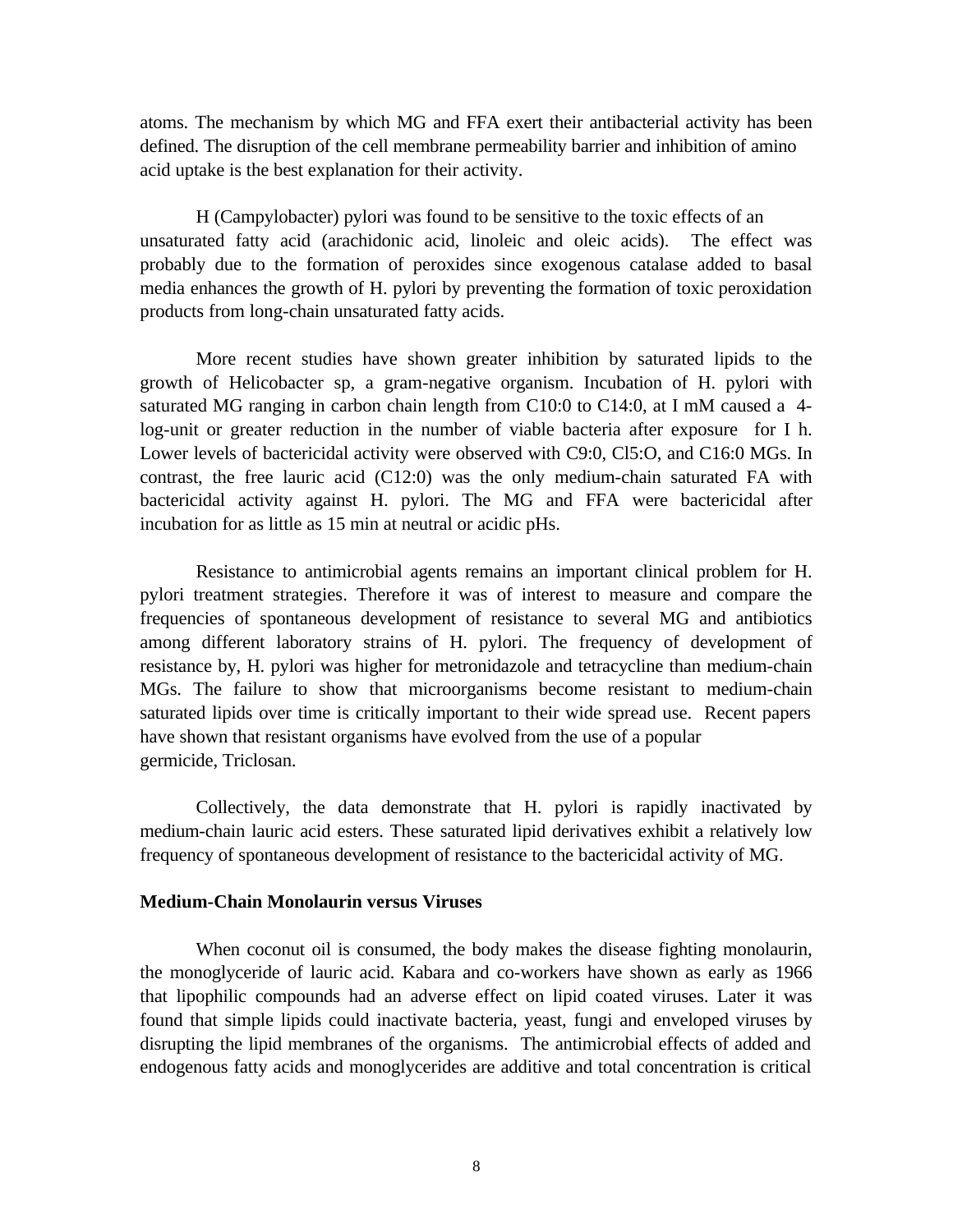for inactivating viruses. Among the saturated fatty acids, lauric acid has the maximum antiviral activity.

Kabara, although a professor emeritus from Michigan State University, continues to promote the practical aspects and the potential benefit of nutritional support regimen for individuals infected with genital herpes and other herpetic viral problems using medium chain lipids. While anecdotal stories have suggested that coconut oil or monolaurin (Lauricidin®) have positive effects in AIDS patients, controlled studies have been lacking or of short duration.

In one study by Wanke et al however HIV patients with chronic diarrhea were randomly assigned to one of two complete nutritional products with either medium- or long-chain triglycerides fat exclusively for 12 days. All patients responded to intervention with both nutritional products overall with 45% fewer stools, decreased stool fat and weight, and a significant increase in urine nitrogen. The group that received the MCT product demonstrated significantly decreased stool number (mean 4 to 2.5), stool fat (mean 14 to 5.4 g), and stool weight (mean 428 to 262 g) compared with baseline ( $P <$ 0.01 for all). HIV patients with diarrhea, regardless of etiology, and documented fat malabsorption benefited symptomatically from a diet composed of an MCT-based liquid supplement. Unfortunately this study was of short duration and effects on viral load or other blood clinical markers were not examined.

Kabara with the cooperation of the Philippine Coconut Research and Development Foundation (PCRDF) has helped initiate the first controlled clinical trials in1998 on the use of tropical oil and / or monolaurin (Lauricidin®) in HIV patients. While the studies have not been completed, early reports are encouraging. The most evident finding is that the quality of life for those unfortunates to have HIV is improved. Prof. Dr. Canrado S. Dayrit (PCRDF) will present details of this study at this meeting.

Meanwhile over 20 clinics in the USA are now investigating the use of monolaurin (Lauricidin®-Med-ChemLabs.,Galena, Il. USA) in various viral diseases including Hepatitis C.

These examples indicate that simple medium-chain saturated lipids, which are non-toxic, and produce nutriceutical effects may represent the new health lipids of the next millennium. The illustrations presented are only a few of the health benefits of medium-chain saturated lipids. A book giving more examples and details is currently in preparation. Again, I wish to emphasize that the Tropical Oil Industry in producing monolaurin as a nutriceutical have a unique opportunity of expanding the economic an medical uses of lauric oils.